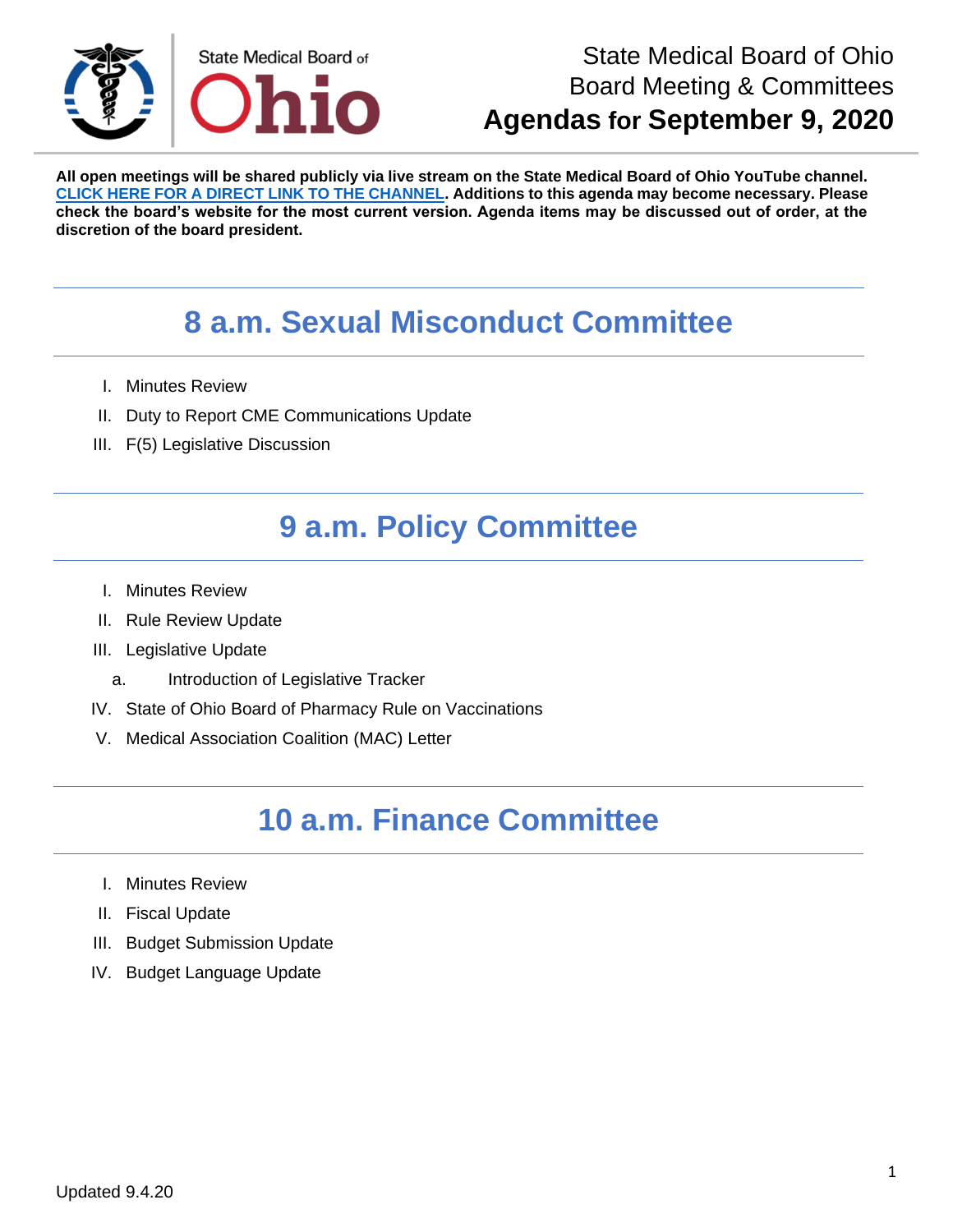

**All open meetings will be shared publicly via live stream on the State Medical Board of Ohio YouTube channel. [CLICK HERE FOR A DIRECT LINK TO THE CHANNEL.](https://www.youtube.com/channel/UCWBHBfwOyUtBZmBEZvtYPvA) Additions to this agenda may become necessary. Please check the board's website for the most current version. Agenda items may be discussed out of order, at the discretion of the board president.**

# **11 a.m. September Board Meeting**

- I. ROLL CALL
- II. MINUTES REVIEW
- III. REPORTS AND RECOMMENDATIONS (R&Rs)
	- A. Abdallah Al-Shahed, M.D.
	- B. William Louis Houser, M.D.
	- C. Douglas M. Shodd, L.M.T.
	- D. Denise Woodrum
- IV. PROPOSED FINDINGS AND PROPOSED ORDERS (PFPOs)
	- A. Curt Eliot Liebman, M.D.
- V. FINDINGS, ORDERS AND JOURNAL ENTRIES (FOJEs)
	- A. Antonio S. Cruz, Jr., M.T.
	- B. Aaron M. Fletcher, M.T.
	- C. Jay A. Garnier, R.C.P.
	- D. Francis M. Larocca, M.T.
	- E. Lihua Anita Yang M.T.
- VI. EXECUTIVE SESSION
- VII. SETTLEMENT AGREEMENTS
- VIII. CITATIONS
- IX. OPERATIONS REPORT
- X. RULES & POLICIES
	- A. Adoption of Rules
		- 1. 4730 Physician Assistants
		- 2. 4761 Respiratory Care
	- B. Formal Action on Website
- XI. APPOINTMENT TO COMMITTEE ON PRESCRIPTIVE GOVERNANCE
- XII. COMMITTEE BUSINESS
	- A. Telehealth Committee Report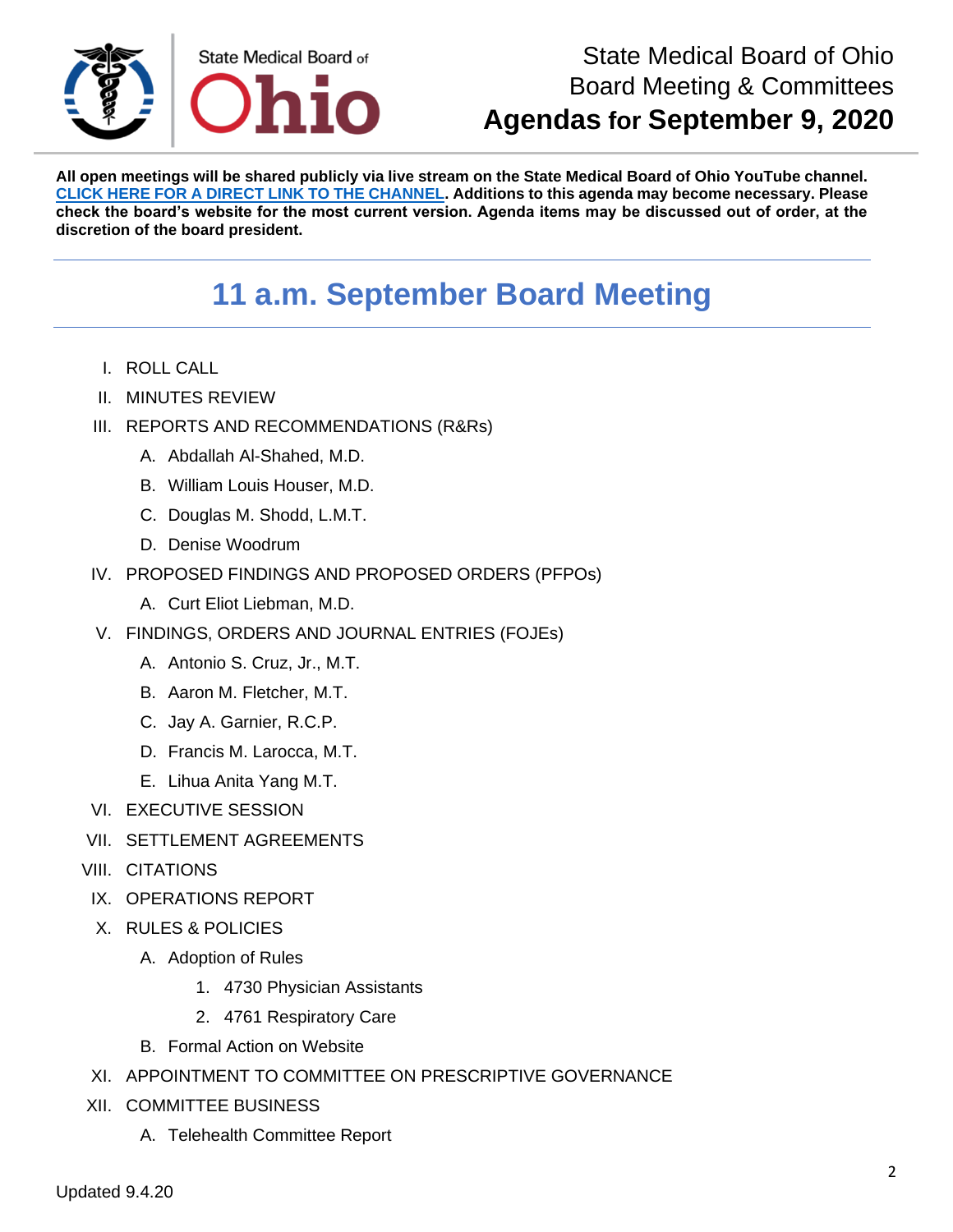

**All open meetings will be shared publicly via live stream on the State Medical Board of Ohio YouTube channel. [CLICK HERE FOR A DIRECT LINK TO THE CHANNEL.](https://www.youtube.com/channel/UCWBHBfwOyUtBZmBEZvtYPvA) Additions to this agenda may become necessary. Please check the board's website for the most current version. Agenda items may be discussed out of order, at the discretion of the board president.**

- B. Compliance Committee Report
- C. PAPC Report
- D. Respiratory Care Advisory Council Report
- E. Sexual Misconduct Committee Report
- F. Policy Committee Report
- G. Finance Committee Report
- H. Licensure Committee Business
	- 1. Licensure Application Reviews
		- a) Rebecca Billings, D.O.
		- b) Kelly Druckemiller, R.C.P.
		- c) Carlos Aravena Leon, M.D.
		- d) Terakeith Lertsburapa, M.D.
		- e) Christina Lester, A.C.U.
		- f) Marijana Oroz, M.T.
		- g) Saira Saad, M.D.
		- h) Michael Schlewet, M.D.
		- i) Rebecca Shook, R.C.P.
		- j) Cheyenne Turner
- XIII. RESUMING IN-PERSON EVALUATIONS
- XIV. COMPLIANCE
	- A. Office Conference Review
	- B. Probationary Requests
		- 1. Asad Ali
		- 2. Jennifer Campbell
		- 3. Thuan Dang
		- 4. Michael Howkins
		- 5. John Kavlich
		- 6. Hyun Kim
		- 7. James Marsh
		- 8. Munawar Siddiqui